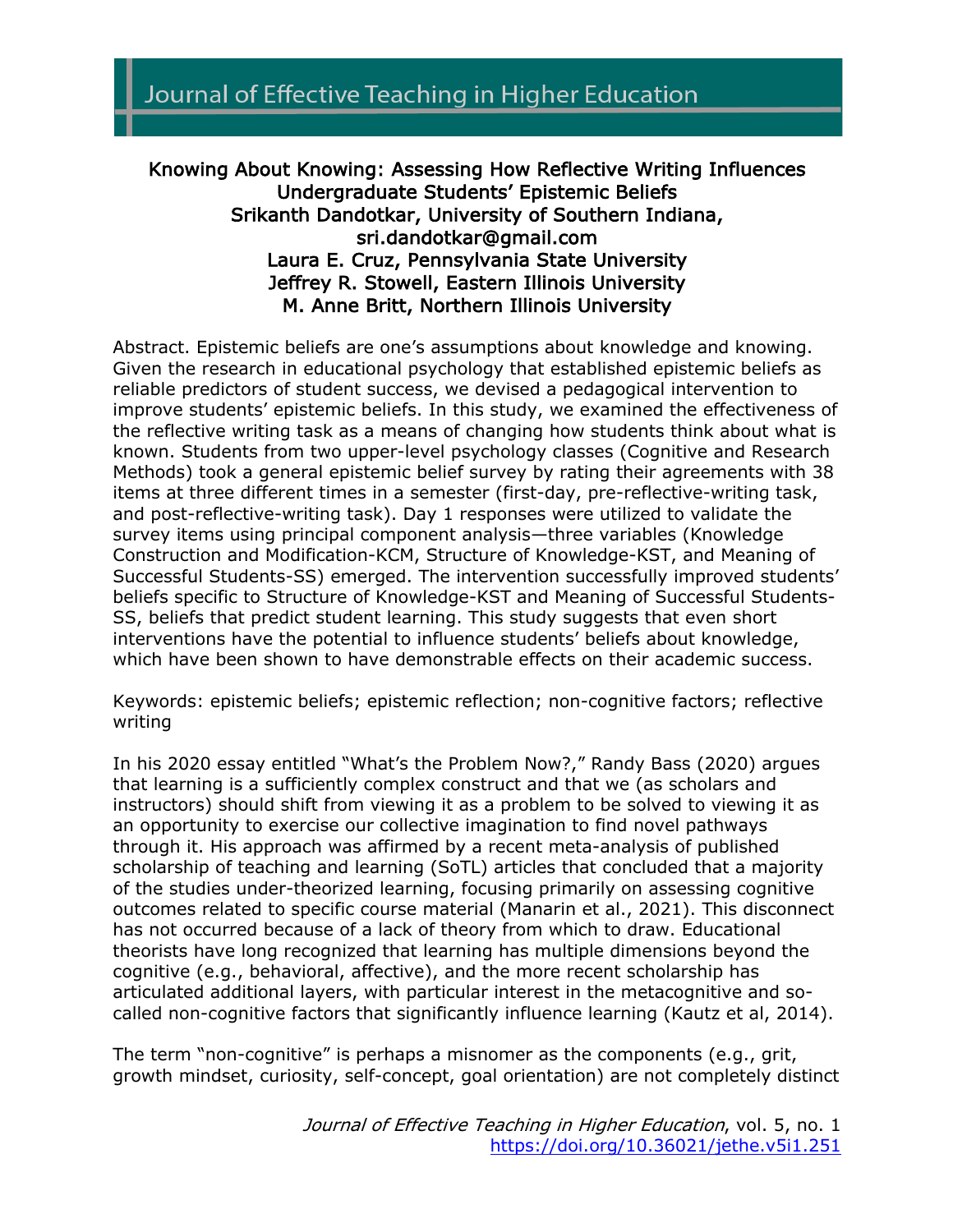from cognitive or other thinking processes, but they do share a common positionality in that they often foreground how students learn in the classroom (Barrett, 2014). Several high-profile studies have established strong theoretical and applied linkages between the cultivation of positive non-cognitive traits and improved student outcomes, especially in, but not limited to, STEM fields (Caviglia-Harris & Maier, 2020). Carol Dweck's (Dweck, 2008; Yeager et al., 2019) studies of fixed versus growth mindset in middle school mathematics students and Duckworth et al.'s (2007) work with grit in high-achieving college students are perhaps two of the best-known examples. That said, recently both grit and growth mindset have been criticized as weak predictors of academic success (Maddi et al., 2017), and the search continues for a fuller understanding of the interplay between non-cognitive factors and student learning (Stankov & Lee, 2014).

Several scholars have posited the significance of epistemic beliefs as non-cognitive factors that influence student learning. Epistemic beliefs are defined as a student's assumptions about knowledge (Hofer & Pintrich, 1997; Schommer, 1990) and knowing (Schommer, 1990). According to Schommer (1990), epistemic beliefs are a system of independent beliefs, and these beliefs vary on a continuum of sophistication (see Table 1 for the list of beliefs and the unsophisticated and sophisticated views about these beliefs). As the table reflects, epistemic beliefs fall into five major categories: speed (how long will it take to learn), structure (how complex the subject matter is), construction (how new knowledge is created), success (what they need to do to master the subject), and objectivity (how they view the objectivity of the subject matter).

#### Table 1

| <b>Beliefs</b>                                   | Unsophisticated<br>View | <b>Sophisticated View</b>         |
|--------------------------------------------------|-------------------------|-----------------------------------|
| B1. Speed of Knowledge-<br>Acquisition-KSP       | Quick learning          | Slow learning                     |
| B2. Structure of<br>Knowledge-KST                | Simple knowledge        | Complex-knowledge                 |
| B3. Knowledge Construction<br>& Modification-KCM | Passive-learning        | Active learning by<br>questioning |
| B4. Meaning of Successful<br>Students-SS         | Innate Fixed ability    | Acquired Incremental<br>ability   |
| B5. Obtaining Objective<br>Truth-OT              | Certainty-knowledge     | Probabilistic knowledge           |

General Epistemic Beliefs on a Continuum of Sophistication

Note: Taken from Schommer (1990).

A number of seminal studies in educational psychology have established the validity of epistemic belief as a construct. Schommer-Aikins et al. (2005) found that middle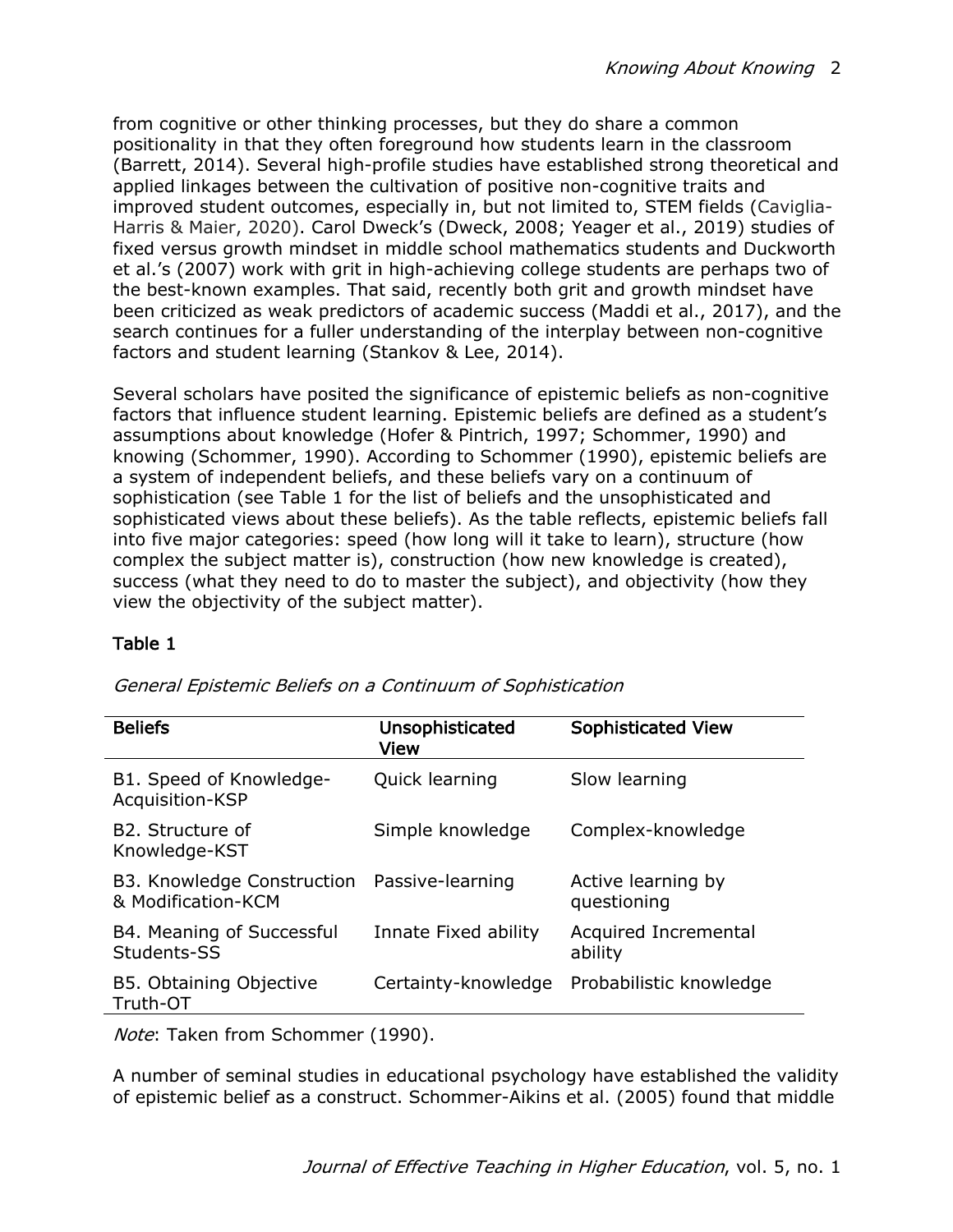school students' epistemic beliefs directly predicted their overall GPA and their mathematics performance. In a series of studies, Schommer (1990; 1993) and Schommer et al. (1992) demonstrated that high sophistication in each of the Speed of Knowledge Acquisition-KSP, Structure of Knowledge-KST, and Obtaining Objective Truth-OT subscales (see Table 1) was significantly and independently correlated to secondary student learning across multiple disciplines, as measured either by mastery tests or student artifact analysis. More recently, scholars have engaged in secondary analysis of large education datasets (e.g., the Program for International Student Assessment or PISA) to identify statistically significant linkages between epistemic beliefs and student learning in a variety of national contexts (Khine et al., 2020; She et al., 2019). Karakolidis et al. (2019), for example, identified epistemic beliefs as significant mediators between high motivation and low achievement for 5,532 Greek students. Taken collectively, these studies of secondary students have served not only to establish the viability of epistemic belief as a construct but also to link it to student success.

To date, however, there have been few, if any, commensurate studies of college students' general epistemic beliefs. Rather, the scholarly emphasis had fallen largely on domain-specific ways of knowing, and studies of disciplinary epistemologies (e.g., beliefs about science or history) are prevalent in some fields (Donald, 1990; Park & Lee, 2004; Wiley et al., 2020). This perspective follows the disciplinary orientation of much work in SoTL (Huber, 2013), but the recent shift in emphasis towards integrated, cross-disciplinary learning as a critical component of general education has challenged the efficacy of this compartmentalization. In this context, scholars have worked to identify schemas that incorporate broad epistemic beliefs along with one, or more, domain-specific ways of knowing. The Theory of Integrated Domains in Epistemology (TIDE) model, for example, classifies beliefs as either domain-specific, general, personal, or all three (Muis et al., 2006; Muis et al., 2016), leading some scholars to argue that the respective constructs may serve different, though perhaps complementary, functions (Buehl & Alexander, 2006; Schraw, 2001). Accordingly, the current study explores the domain-general nature of epistemic beliefs, particularly in the less studied population of college students.

In addition to debates over the relative salience of general versus domain-specific beliefs, researchers also question the extent to which such beliefs can be learned, and, if so, what appropriate developmental models may apply. The well-known Perry taxonomy (1970), for example, suggests levels of epistemic development across the four-year undergraduate experience. Schommer's work (1993) affirms the latter stages of Perry's model, indicating that beliefs characterized as sophisticated were prevalent among students graduating from four-year institutions. Further, King and Kitchener (1994) found that epistemic assumptions underlying reflective judgments of participants varied as a function of their number of years in college. Similarly, Schommer (1992) found that participants' educational levels predicted their beliefs about the nature of knowledge: the higher the level of one's education the less likely that the person would believe in simple (Structure of Knowledge-KST) and certain knowledge (Obtaining Objective Truth-OT).

The logical corollary to the proposition that epistemic beliefs can be learned, at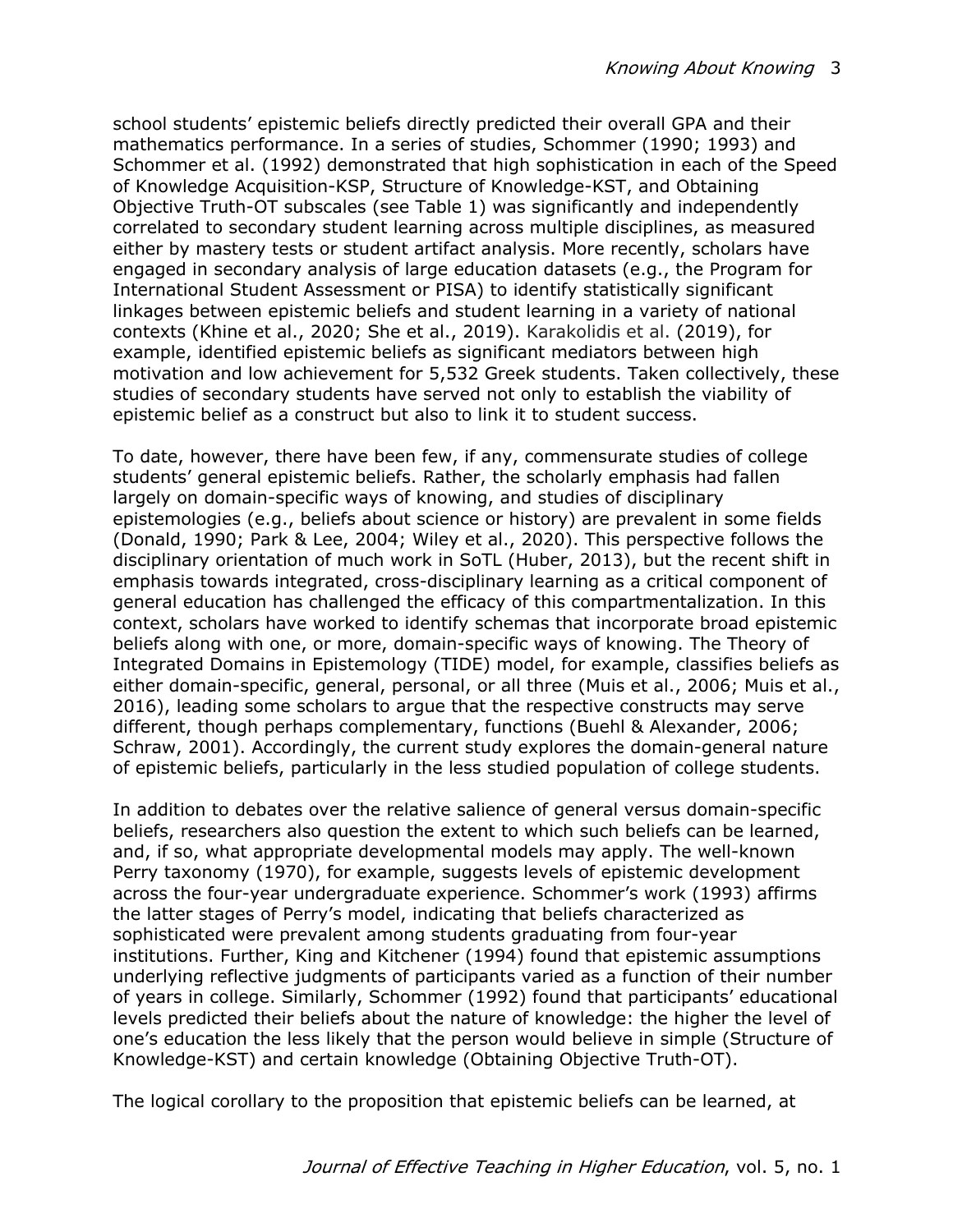least while attending college, would be the assumption they can also be taught. However, it remains unclear what specific practices in college life provide students with the opportunity to realign their beliefs about knowledge and knowing. Numerous course- and program-based studies of domain-specific interventions exist (e.g., Kienhues et al., 2008), but these remain limited in replicability, especially with the emergence of studies emphasizing significant differences in epistemic belief development across both disciplines and levels of educational attainment (Rosman et al., 2017). Perhaps the most promising practice is epistemic reflection, a practice first introduced by Baxter Magolda (1992) in her longitudinal study of the epistemic beliefs of 101 incoming freshmen. Through their reflective writing exercises, Baxter Magolda argues, the students demonstrated the underlying connection between the development of their personal and academic epistemic beliefs. That said, her study follows students over a significant period (14 years), which invites questions regarding the appropriate timespan for achieving and, by extension, measuring changes in epistemic beliefs.

The latter point about measuring is salient to the present study. Several researchers have noted persistent challenges in assessing deep-set beliefs as potential constructs are subject to variations in epistemic belief at the meta-level. Most studies to date have relied on a variety of validated self-report assessment instruments, with the Epistemic Belief Survey (EBS) used in the present study (Wood & Kardash, 2002) joining two others, the Epistemological Questionnaire (Schommer, 1990) and the Epistemic Beliefs Inventory (Schraw et al., 2002), as the predominant scales (DeBacker et al., 2008). Each of these tools are subject to the increasingly pointed criticisms of student self-report instruments in educational research, but they have been effective in demonstrating changes in epistemic belief over time, at least in the sense that these are articulated in the respective instruments. To both isolate when changes in epistemic beliefs occur and by what means, the present study utilizes a pre/post design with the EBS to assess changes in how psychology students view general ways of knowing after engaging in reflective writing exercises specifically designed to influence those beliefs.

#### The Study

The purpose of the current study was to explore the effectiveness of a reflective writing task in changing college students' domain-general epistemic beliefs pertinent to speed (how long will it take to learn: KSP), structure (how complex the subject matter is: KST), construction (how new knowledge is created: KCM), success (what they think one needs to master the subject: SS), and objectivity (how they view the objectivity of the subject matter: OT) of knowledge or knowing. The effectiveness of the intervention was compared across two upper-level psychology classes to examine whether knowledge of research methods plays any role in ascertaining the effectiveness of the intervention.

Participants' domain-general epistemic beliefs specific to five dimensions (KSP, KST, KCM, SS, & OT) were captured by an epistemic belief survey consisting of 38 items (Wood & Kardash, 2002). While the specifics of this survey are provided in the "Instrument" section, we would like to briefly identify the variables in the study,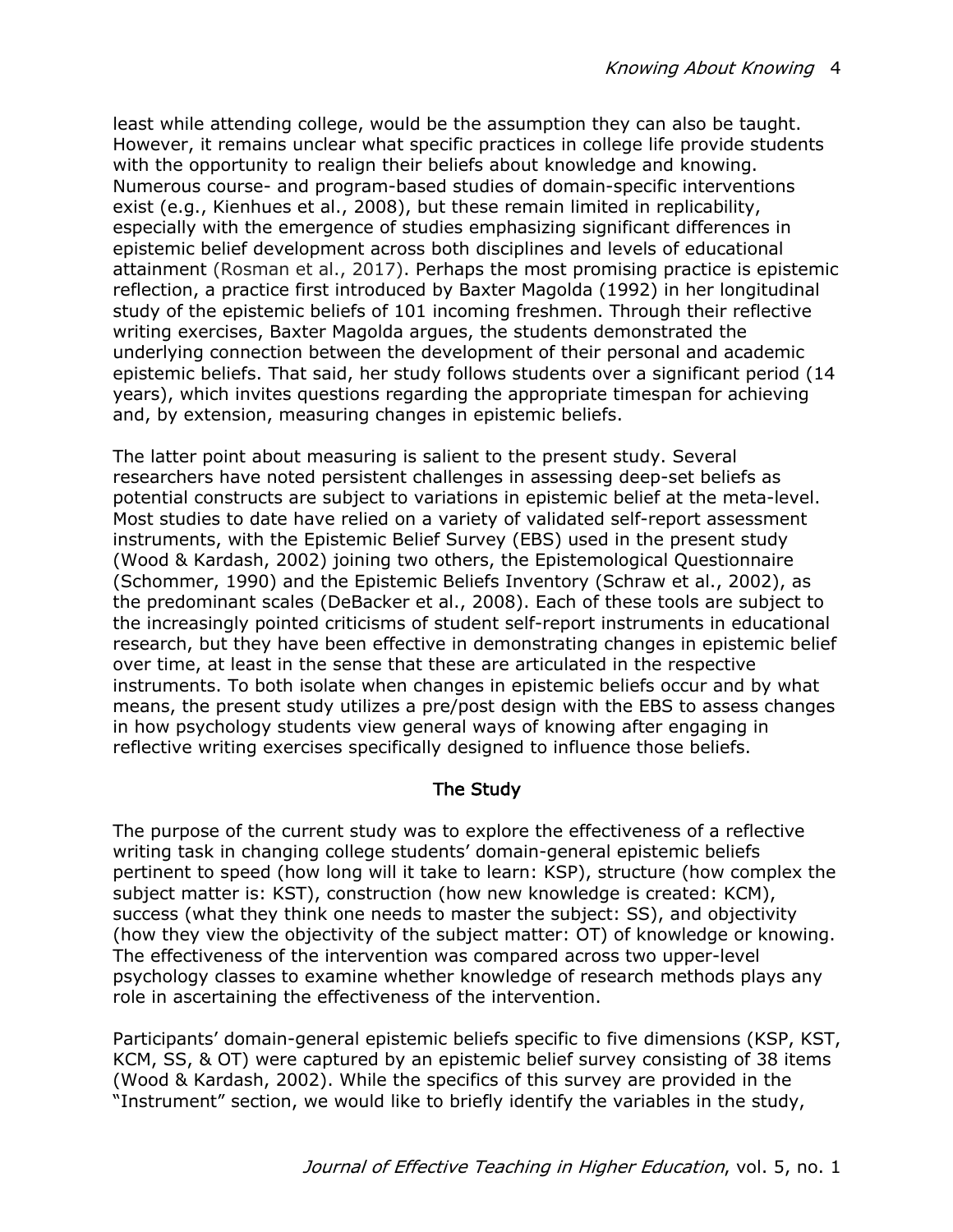how they were measured, and the purpose of using multiple analyses. The intervention, along with the pre- and post-assessments, served as a within-subjects factor, that is, the same participants took the survey before and after the intervention (reflective writing) while class (Research Methods & Cognitive) served as a between-subjects factor, that is, as two different groups. Participants' epistemic scores, specific to five dimensions, served as the critical dependent measures.

Before calculating the dependent measure for each dimension (i.e., average epistemic score), we conducted a Principal Component Analysis (PCA) to identify and isolate those items that were reliable and unique in capturing the assumed dimension. As will be discussed in the "Preliminary Results" section, this yielded 11 items that uniquely measured only three (KST, SS, KCM) of the original five dimensions. This resulted in three dependent measures, that is, average epistemic scores specific to KST, SS, & KCM dimensions. Consequently, we ran (as reported in the "Main Results") three individual ANOVAs, one on each dependent measure (specific to KST, SS, & KCM). Appendix A lists all the identified 11 items under their respective dimensions. Additionally, Appendix B lists the original 38 items and the dimension to which each belongs. Further, we have reported these analyses under two different headers to underscore the different purposes these two analyses serve: PCA under Preliminary Analyses and ANOVAs under Main Results.

We hypothesized that the epistemic belief scores for all five dimensions (or the number of factors the factor-analytic method yields, which you already know to be three factors) post-reflective task would be lower compared with pre-reflective task. A lower score indicates a more sophisticated view. This prediction is based on King and Kitchener's (1994) findings specific to the reflective judgment task. We also hypothesized the effect of the intervention would be larger for the Research Methods class. This is because students in Research Methods classes learn about knowledge and knowing, which may give them an advantage in utilizing the intervention over others.

#### **Participants**

For this Institutional Review Board approved study, our initial sample consisted of 53 undergraduate students enrolled in two upper-division psychology courses (Cognitive Processes:  $n = 32$ ; Research Methods:  $n = 21$ ) at a medium-sized, state comprehensive university located in the midwestern region of the U.S. The two classes are comparable in that mostly second-semester juniors and seniors take these classes. Also, the background knowledge and characteristics of these students, though not measured, was comparable. The difference in sample size between the groups has to do with the limited class size of the Research Methods class. This should not pose an issue statistically as we tested the assumptions of the statistical analyses before interpreting their results. Also, there were four students who were a part of both the classes, so their data were excluded from the analyses, resulting in the sample size of 45. Although no demographic data were collected, the program-level data suggest that students majoring in psychology identify predominantly as a female and either white or mixed-race.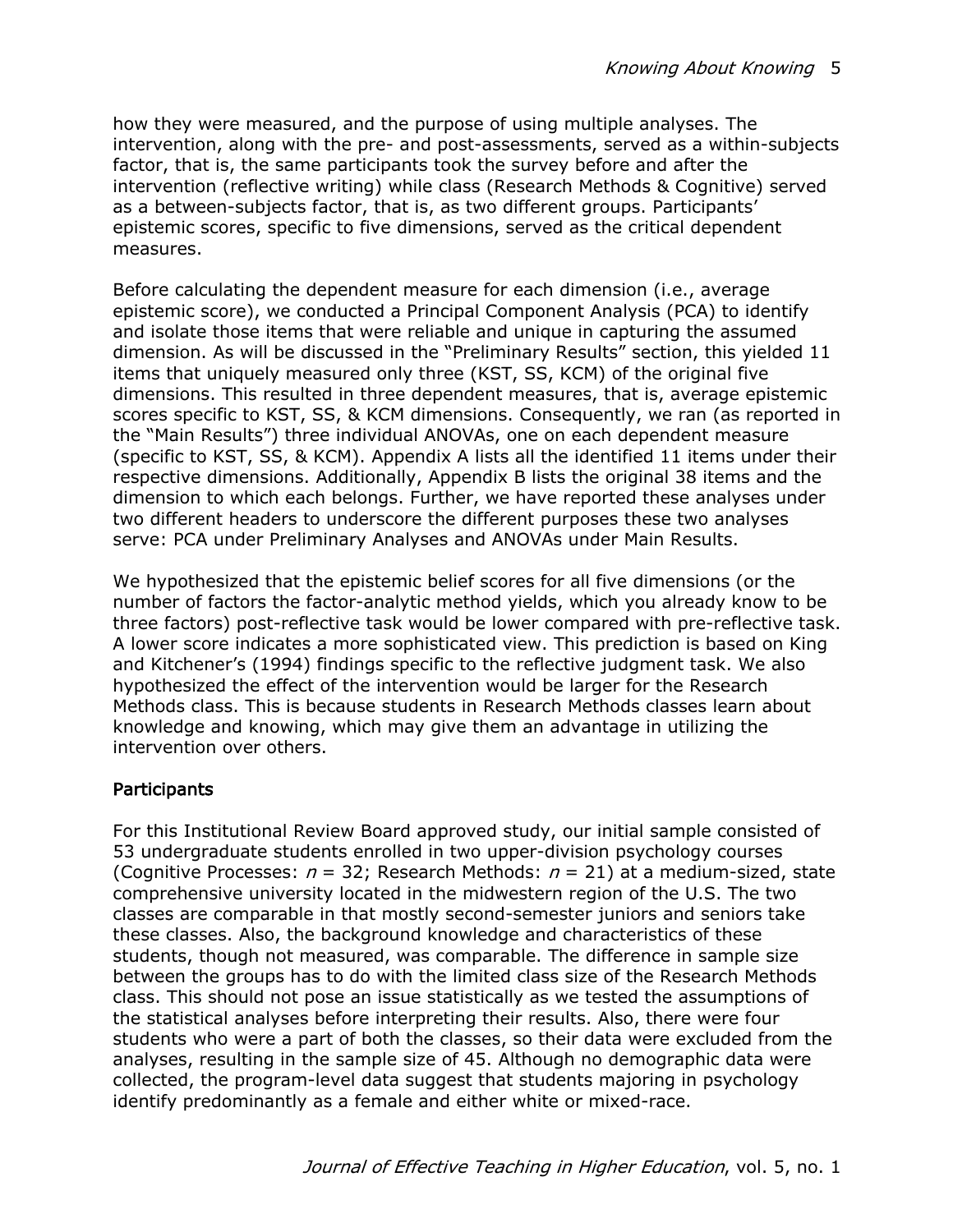# **Instrument**

We used a condensed version of the Epistemic Belief Survey (EBS) (Wood & Kardash, 2002) to measure epistemic beliefs about the nature and acquisition of knowledge. It has 38 items (e.g., "You can believe most things you read") anchored on a 5-point Likert-type scale ranging from 1 (strongly-disagree) to 5 (stronglyagree). The EBS has five dimensions: Speed of Knowledge Acquisition (KSP), Structure of Knowledge (KST), Knowledge Construction and Modification (KCM), Meaning of Successful Students (SS), and the Attainability of Objective Truth (OT). Please see Appendix B for a complete list of these items. A total score for each dimension is computed by averaging its respective items. The EBS instrument itself is widely viewed as reliable and consistently demonstrates sound psychometric properties (Wood & Kardash, 2002). In a study validating this instrument, Wood & Kardash (2002) reported reliable Cronbach's alpha values for KSP, KST, KCM, SS, and OT as .74, .72, .66, .58, and. 54, respectively.

# Procedure

A paper-based EBS was administered on the first day of class (baseline measure), after week eight (pre-reflection), and after week nine (post-reflection). Students completed the survey during regular class time. No identifiable information was collected. Between the second and third administration, students read a review article by Jung (2011) that summarized the literature on epistemic beliefs and explained their role in education. Afterwards, they wrote a reflective essay in which they identified the nature of their own epistemic beliefs, explained the reason for their identification, and described what could be done to refine their epistemic beliefs. The purpose of this task was to trigger epistemic doubt (Bendixen, 2002), leading to dissonance and ultimately a resolution of the dissonance to establish more refined epistemic beliefs. Students participated in this study as part of a course assignment for which they received credit.

# Design and Analyses

We adopted a mixed-methods design with the intervention as the within-subjects factor and class (Research Methods or Cognitive Processes) as the betweensubjects factor. To determine which EBS dimensions were relevant to our sample, we used principal component analysis (PCA), which yielded three dimensions (reported in the Preliminary Results section below). Therefore, the average epistemic scores specific to each of these three epistemic dimensions alone served as the critical dependent measures (i.e., average epistemic scores pertinent to Structure of Knowledge-KST, Meaning of Successful Students-SS, and Knowledge Construction and Modification-KCM). We performed three separate 2 X 2 mixedsubjects ANOVAs, one on each identified dimension (reported in the Main Results subsection).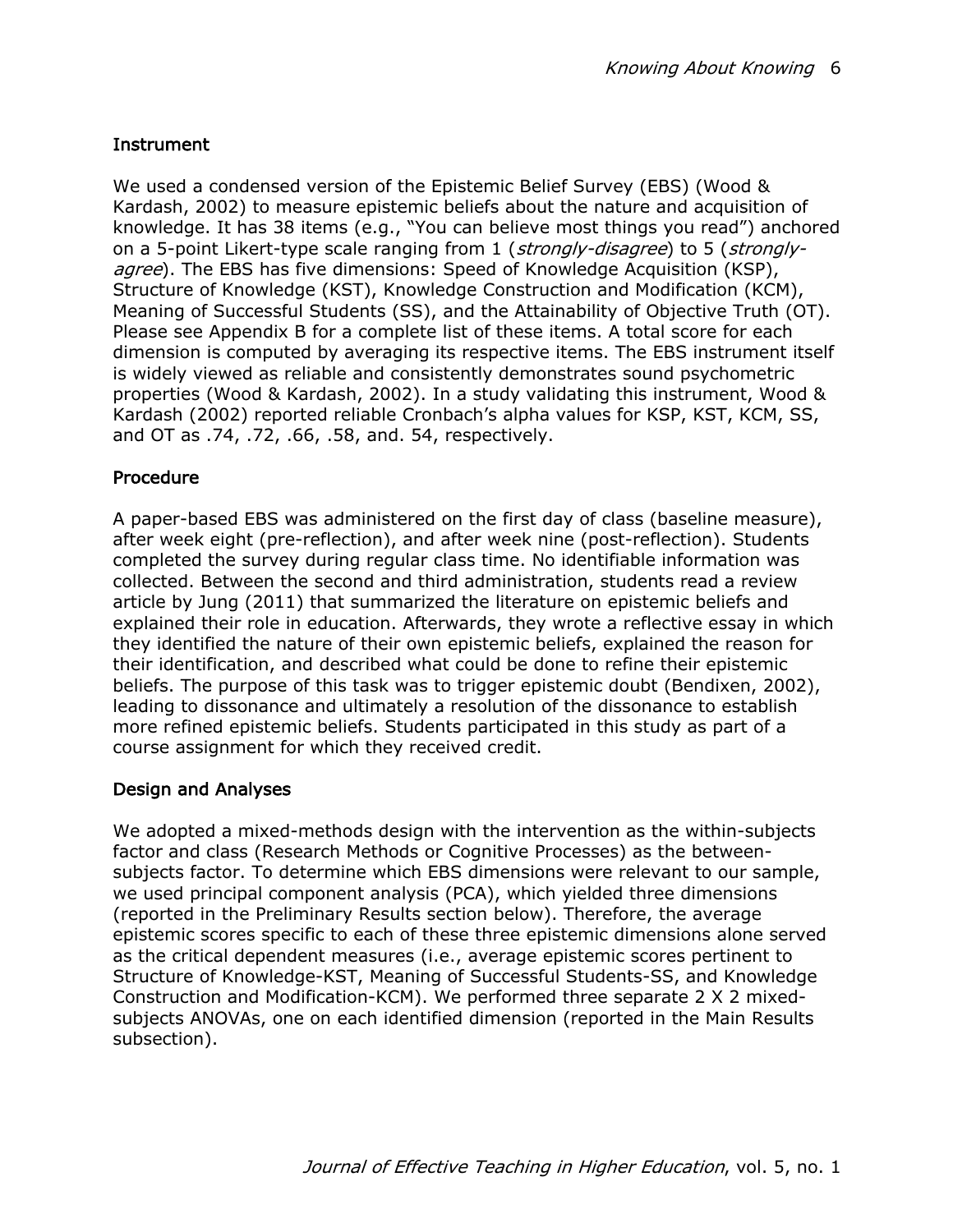#### Results

## Preliminary Results

Given that the epistemic questionnaires such as the Epistemic Belief Survey (EBS) produce sample-specific results (Bråten, et al., 2019; Ferguson et al., 2013), we scored it using a principal component analysis (PCA). PCA is a dimensionality reduction technique that allows researchers to determine which items uniquely capture a latent-construct (e.g., Structure of Knowledge-KST) and no other dimensions. This suggests that the identified items for a given dimension would be reliable in measuring the supposed (sub-)construct (i.e., construct validity). Because only uniquely contributing items are identified to extract dimensions, two important consequences emerge: 1) not all items in a dimension are necessarily selected, and 2) not all dimensions (five in this survey) are necessarily captured.

The EBS responses from the first day were used to extract latent variables (epistemic dimensions). As recommended by Ferguson et al. (2013), we removed items that were either unrelated (factor loading <1.5) or negatively related to other items in that dimension. This resulted in 15 items. An additional four items were removed because they loaded on more than one dimension. An initial principal component analysis with oblique rotation yielded three factors–structure: Structure of Knowledge-KST, Knowledge Construction and Modification-KCM, and Meaning of Successful Students-SS. Eleven items met the Kaisser-Guttman retention criteria of Eigenvalues greater than unity and explained 53.62% of sample-variation. These items were used to calculate average epistemic belief scores (dependent measure) for each dimension in both pre-reflection and post-reflection conditions. Please see Appendix A for the extracted dimensions and factor loadings related to each dimension.

#### Main Results

Three 2 X 2 mixed-subjects ANOVAs, one on each PCA-identified belief (KST, SS, & KCM) were conducted. It is a common practice to use quantitative analysis such as ANOVA when the dependent measures are calculated using student responses on a Likert scale as a recent review makes clear (Willits et al., 2016). The following assumptions were tested each time: a) independence of observations, b) normality, c) homogeneity of variance, d) sphericity, and e) equality of covariances. In each case, all these assumptions were met.

A 2 X 2 mixed-subjects ANOVA suggested no significant interaction between intervention and class on the average epistemic score specific to Structure of Knowledge dimension ( $p = 0.056$ ). However, there was a significant main effect of intervention,  $F(1, 43) = 7.65$ ,  $p = .008$ ,  $\eta_p^2 = .15$ . As such, the average scores pertinent to the Structure of Knowledge belief decreased from pre-reflection ( $M =$ 3.56;  $SE = .09$ ) to post-reflection ( $M = 3.4$ ;  $SE = .11$ ). As stated previously, a lower number indicates a more refined view in each dimension. This means, the intervention led to a refining of epistemic beliefs about the Structure of Knowledge.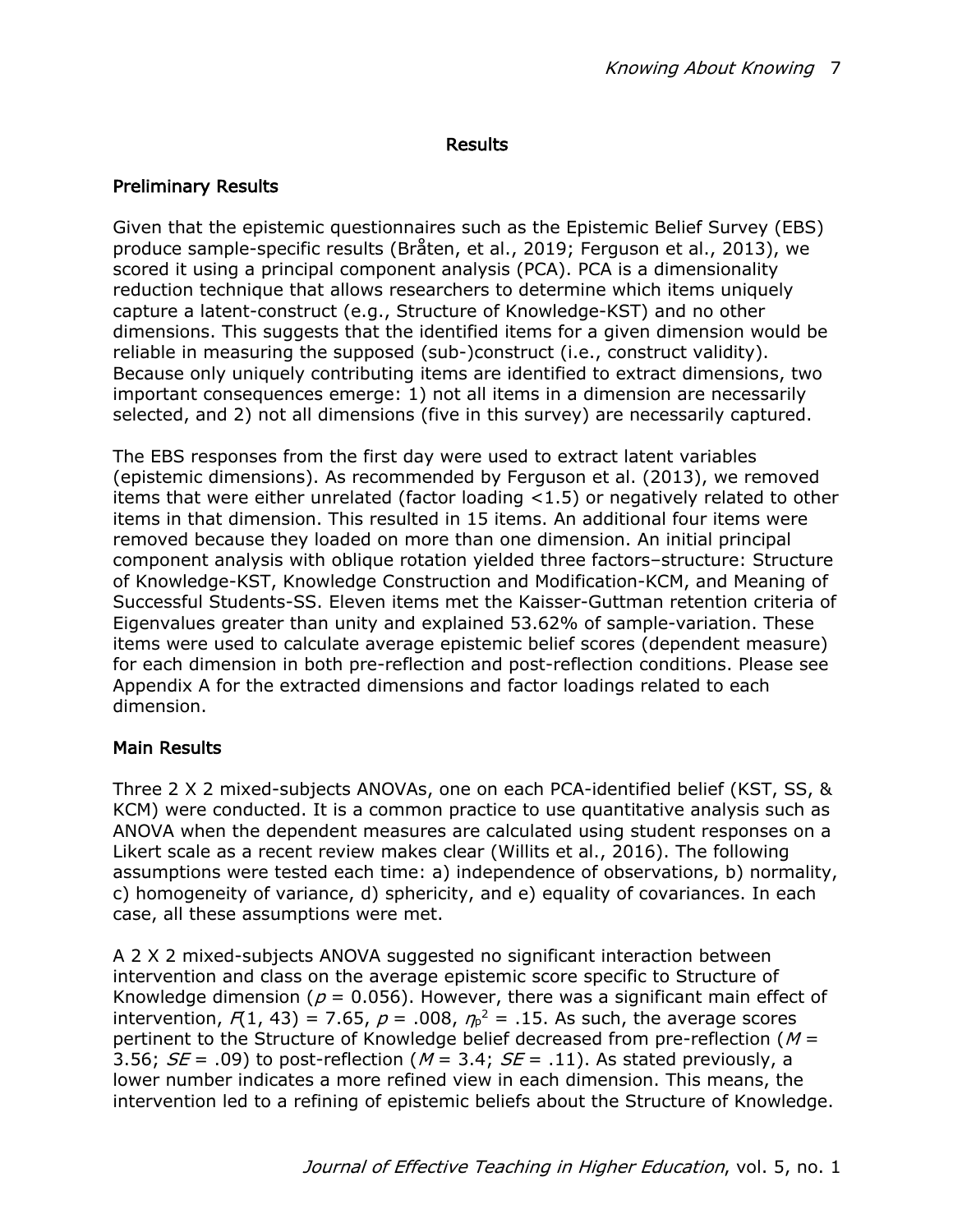In other words, students perceived the Structure of Knowledge as more complex after the intervention.

Similarly, A 2 X 2 mixed-subjects ANOVA suggested no significant interaction between intervention and class on the average epistemic score specific to Successful Students dimension ( $p = .08$ ). However, there was a significant main effect of the intervention for the Meaning of Successful Students-SS belief,  $F(1, 43)$ = 6.28,  $p = .016$ ,  $\eta_p^2 = .13$ . As such, the average belief scores about the Meaning of Successful Students-SS decreased—refined from pre-reflection ( $M = 2.68$ ;  $SE =$ .12) to post-reflection ( $M = 2.44$ ;  $SE = .11$ ). In other words, the belief that successful or smart students are inborn decreased after they participated in the intervention. Finally, A 2 X 2 mixed-subjects ANOVA on the average epistemic score specific to Knowledge Construction and Modification did not yield any significant interaction or main effects (All  $Fs$ <1).

#### **Discussion**

The possibility of changing general epistemic beliefs through short-term teaching interventions is tantalizing as it opens the door for the identification of other interventions that could form the basis for an emerging body of evidence-based pedagogical practice. As a reminder, however, this study emphasized general, rather than domain-specific, beliefs, but the trend in differentiated results between the two classes (as seen in marginal interaction effects) hints at the potential interplay between the two levels. It certainly seems possible that students engaged in practices regarding the construction of disciplinary-based knowledge, as would be expected in a Research Methods class, may be predisposed towards greater openness regarding general epistemic beliefs. This hypothesis does not, however, explain why these students registered gains in the Structure of Knowledge-KST and Meaning of Successful Students-SS beliefs and not the Knowledge Construction and Modification-KCM belief.

A partial explanation may lie in the nature of the knowledge construction process associated with the field of psychology. Previous experimental studies have emphasized that general epistemic beliefs are not universal and show moderate degrees of sensitivity to disciplinary context (Faber et al., 2016; Muis et al., 2016). A number of studies of differences in general epistemic beliefs along the Biglan (1973) classification of disciplines, for example, found that students majoring in disciplines classified as "hard," i.e., paradigmatic, often registered as less sophisticated on measures of Knowledge Structure-KST and Objectivity-OT (Hofer, 2000; King et al., 1990; Paulsen & Wells, 1998). One study specifically compared epistemic beliefs in psychology, classified as a "soft" discipline, and the "hard" sciences, noting that psychology students were more likely to recognize complexity (i.e., Knowledge Structure-KST) and hard science students register stronger beliefs that truth is obtainable (i.e., Obtaining Objective Truth-OT) (Hofer, 2000). The patterns revealed in this study (i.e., gains in structure-KST and not in obtaining objectivity-OT) are consistent with these domain-specific findings, but the differences between the two courses of the same domain challenge this hypothesis.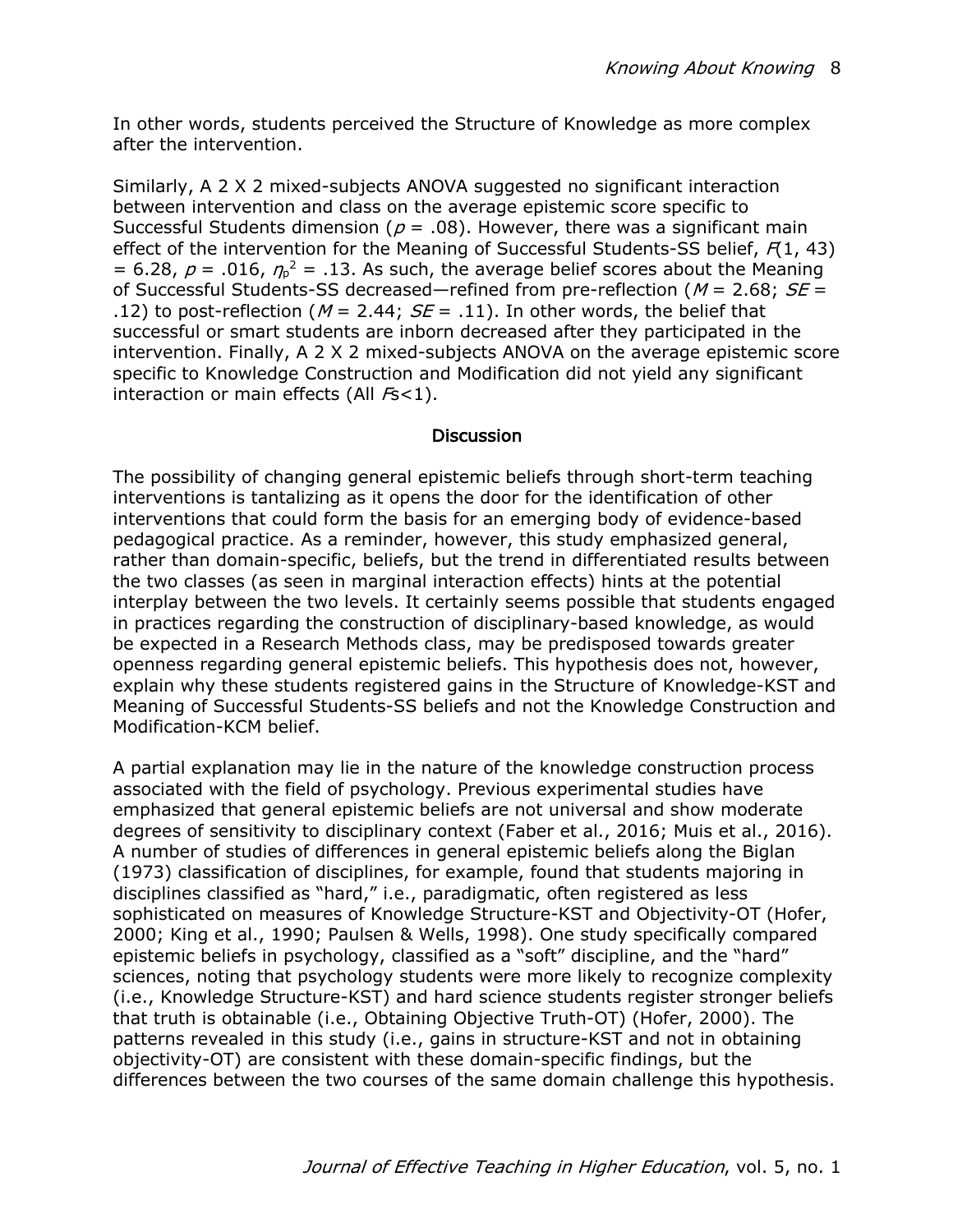A future study that assesses similar interventions specifically across Research Methods courses in a variety of disciplinary contexts might prove to be illuminating.

Not all disciplines have Research Methods courses, and they may be positioned at different stages of the curriculum. As noted in the literature review above, previous studies have emphasized that the epistemic beliefs of students change as they move through their undergraduate coursework. That means that another possible explanation for the results of this study could be found in the pre- and post-test designed throughout the four years of college. Remember, the majority of students who participated in this study were already third- or fourth-year students, and the pre-tests in both classes indicate relatively high degrees of sophistication even prior to the intervention, making it less likely that gains could accrue. By its nature, the study of psychology emphasizes the complexity of learning and, by extension, knowledge, and the signature pedagogy of the field emphasizes the engagement of undergraduate students in the conduct of research or knowledge creation (Peden & Wilson, 2009). Constructs such as growth mindset, as reflected in the successful students-SS subscale, would likely be familiar to many psychology majors. Rather than asking why the students in the Cognitive class did not register similar gains, we might ask ourselves why the students in the Research Methods class had more space for gains to register, a question that could be answered by extending the scope of this study to encompass previous coursework in the major.

In other contexts, it might be tempting to interpret these findings through the lens of gender, as epistemic beliefs have been shown to be mildly gender-specific in previous studies (Wang et al., 2015), but the sample used appeared to be predominantly female, with an insufficient number of males to allow for statistical comparisons. This may have turned out for the best, however, as gender constructs have become the subject of intense scholarly scrutiny, with recent advances in neuropsychology serving largely to debunk many prior assumptions regarding cognitive differences between men and women, now referred to as neurosexism (Eliot, 2019). At the same time, however, an increasing number of comparative studies have suggested that epistemic beliefs are sensitive to cultural context, extending from the conditions present in the family home to the broader geopolitical region the student inhabits (Bernholt et al., 2021; Chan & Elliott, 2004). This suggests that future studies should include demographic questions related to cultural background, or perhaps not, as this finding also suggests that the long-standing constructs used in the EBS may need to be critically evaluated for its suitability in measuring epistemic beliefs in cross-cultural contexts. Previous studies utilizing the EBS have often incorporated qualitative components to provide deeper insight, a practice which becomes even more salient for capturing likely increasingly diverse constructs of epistemic beliefs.

The discerning reader may be slightly disappointed to reach this point in the discussion and realize that this review of potential explanatory factors has not resulted in a clear alternative hypothesis for the findings of this study. What it reveals instead is that the development of epistemic beliefs in college students is a highly complex process, subject to a large and expanding range of confounding variables, and one that does not necessarily fit neatly into a single construct,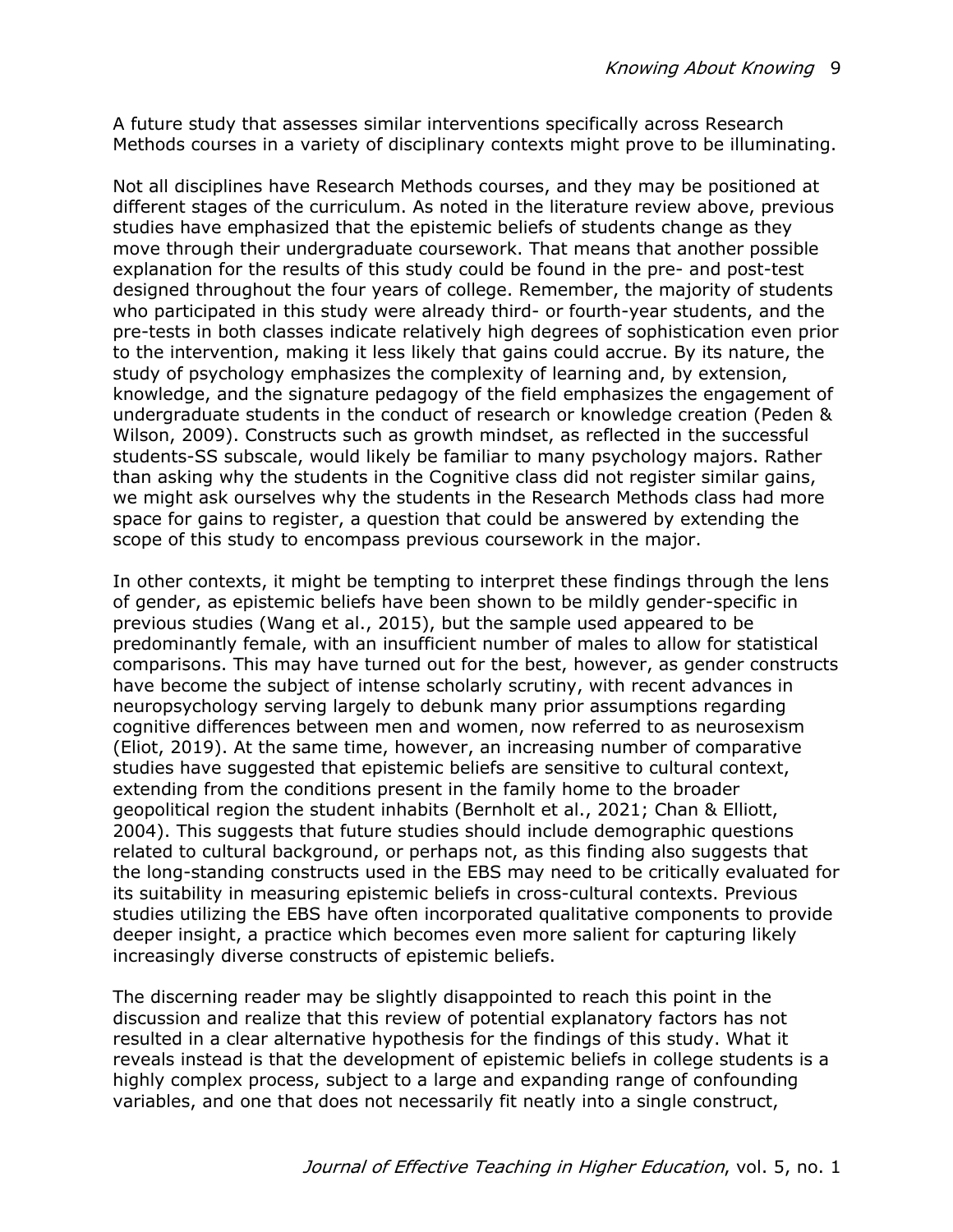assessment instrument, discipline, or set of students. Rather than despair at this result, this study joins others in providing a glimmer of hope that epistemic beliefs can be influenced through teaching interventions, and that realization will hopefully serve to inspire others to try other interventions that might bring these deepseated and often implicit beliefs, held by both faculty and students alike, to light. The sheer complexity of studying epistemic beliefs challenges us to find novel means for enhancing our own beliefs about how knowledge is developed, applied, and fostered in higher education—and perhaps beyond. As Bass (2020) himself implores, perhaps we "should balance our well-placed dedication to evidence with professional competency in imagination" (p. 3).

#### Conflicts of Interest

The authors declare that there are no conflicts of interest regarding the publication of this article.

#### References

- Barrett, L. (2014). What counts as (non)cognitive? A comment on Rowe and Healy. Behavioral Ecology, 25(6), 1293–1294.
- Bass, R. (2020). What's the problem now? To Improve the Academy: A Journal of Educational Development, 39(1).
- Baxter Magolda, M. B. (1992). Knowing and reasoning in college: Gender-related patterns in students' intellectual development. Jossey-Bass.
- Bendixen, L. D. (2002). A process model of epistemic belief change. In B. K. Hofer & P. R. Pintrich (Eds.), Personal epistemology: The psychology of beliefs about knowledge and knowing (pp. 191-208). Lawrence Erlbaum Associates.
- Bernholt, A., Lindfors, M., & Winberg, M. (2021). Students' epistemic beliefs in Sweden and Germany and their interrelations with classroom characteristics. Scandinavian Journal of Educational Research, 65(1), 54-70.
- Biglan, A. (1973). The characteristics of subject matter in different academic areas. Journal of applied Psychology, 57(3), 195-203.
- Bråten, I., Brandmo, C., & Kammerer, Y. (2019). A validation study of the Internetspecific Epistemic Justification Inventory with Norwegian preservice teachers. Journal of Educational Computing Research, 57(4), 877-900.
- Buehl, M. M., & Alexander, P. A. (2006). Examining the dual nature of epistemological beliefs. International Journal of Educational Research, 45, 28–42.
- Caviglia-Harris, J., & Maier, K. (2020). It's not all in their heads: The differing role of cognitive factors and non-cognitive traits in undergraduate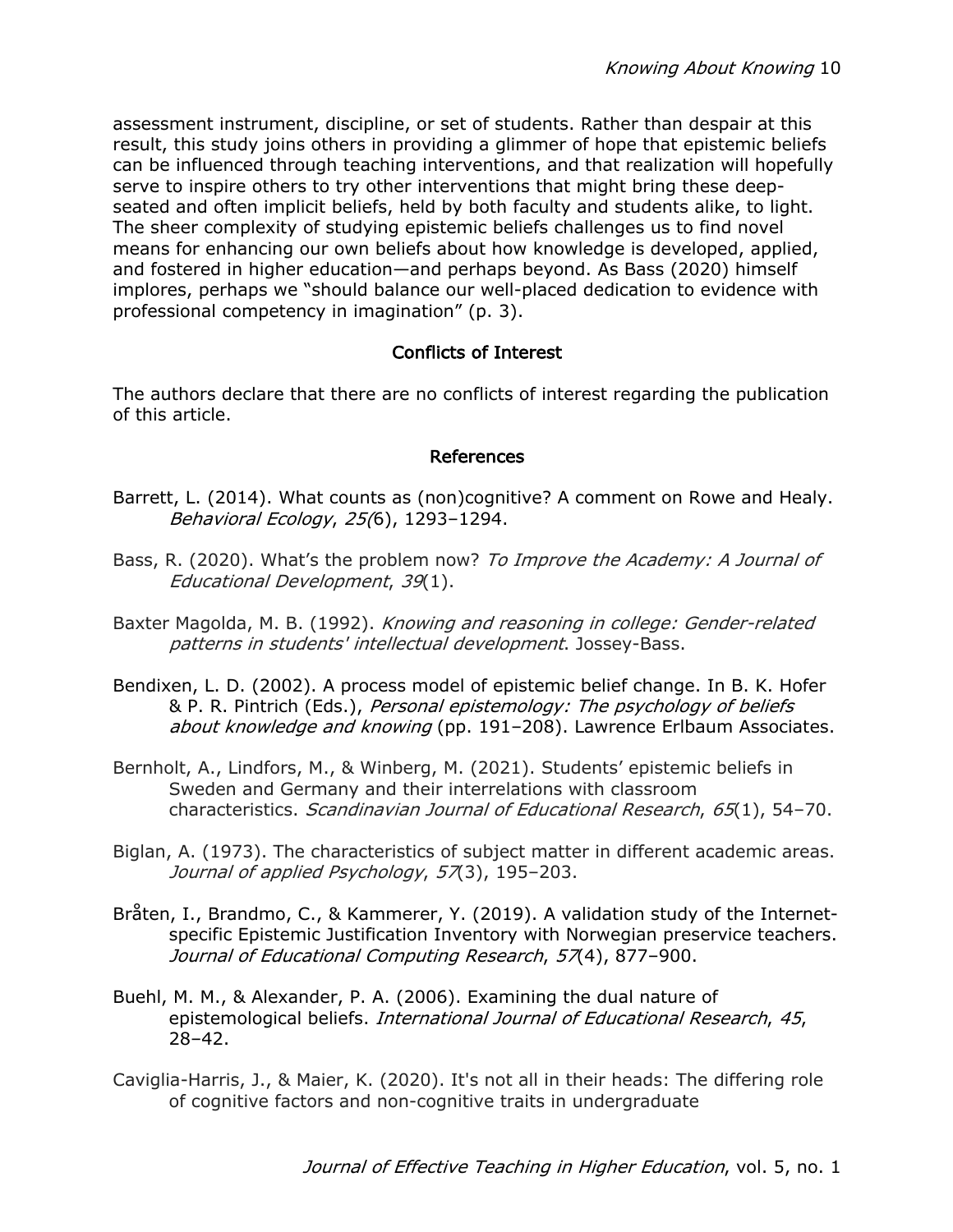success. Education Economics, 28(3), 245-262.

- Chan, K.-W., & Elliott, R. G. (2004). Epistemological beliefs across cultures: Critique and analysis of beliefs structure studies. Educational Psychology, 24(2), 123–142. doi:10.1080/0144341032000160100
- DeBacker, T. K., Crowson, H. M., Beesley, A. D., Thoma, S. J., & Hestevold, N. L. (2008). The challenge of measuring epistemic beliefs: An analysis of three self-report instruments. Journal of Experimental Education, 76(3), 281-312. doi:10.3200/JEXE.76.3.281-314
- Donald, J. G. (1990). University professors' views of knowledge and validation processes. Journal of Educational Psychology, 82(2), 242–249.
- Duckworth, A. L., Peterson, C., Matthews, M. D., & Kelly, D. R. (2007). Grit: Perseverance and passion for long-term goals. Journal of Personality and Social Psychology, 92(6), 1087–1101.
- Dweck, C. S. (2008). *Mindset: The new psychology of success*. Random House Digital.
- Eliot, L. (2019). Neurosexism: The myth that men and women have different brains. Nature, 566(7745), 453-455.
- Faber, C., Vargas, P., & Benson, L. (2016, October). Measuring engineering epistemic beliefs in undergraduate engineering students. 2016 IEEE Frontiers in Education Conference (FIE), 16505079, 1–7. doi:10.1109/FIE.2016.7757461
- Ferguson, L.E., Bråten, I., Strømsø, H. I., & Anmarkrud, Ø. (2013). Epistemic beliefs and comprehension in the context of reading multiple documents: Examining the role of conflict. International Journal of Educational Research, 62, 100–114.
- Hofer, B. K. (2000). Dimensionality and disciplinary differences in personal epistemology. Contemporary Educational Psychology, 25, 378–405.
- Hofer, B. K., & Pintrich, P. R. (1997). The development of epistemic theories: Beliefs about knowledge and knowing and their relation to learning. Review of Educational Research, 67(1), 88-140.
- Huber, M. T. (2013). The scholarship of teaching and learning in and across disciplines. Indiana University Press.
- Jung, E. J. (2011). Literature review: The importance of epistemology in education: The role of epistemology. Department of Educational Psychology and Instructional Technology University of Georgia.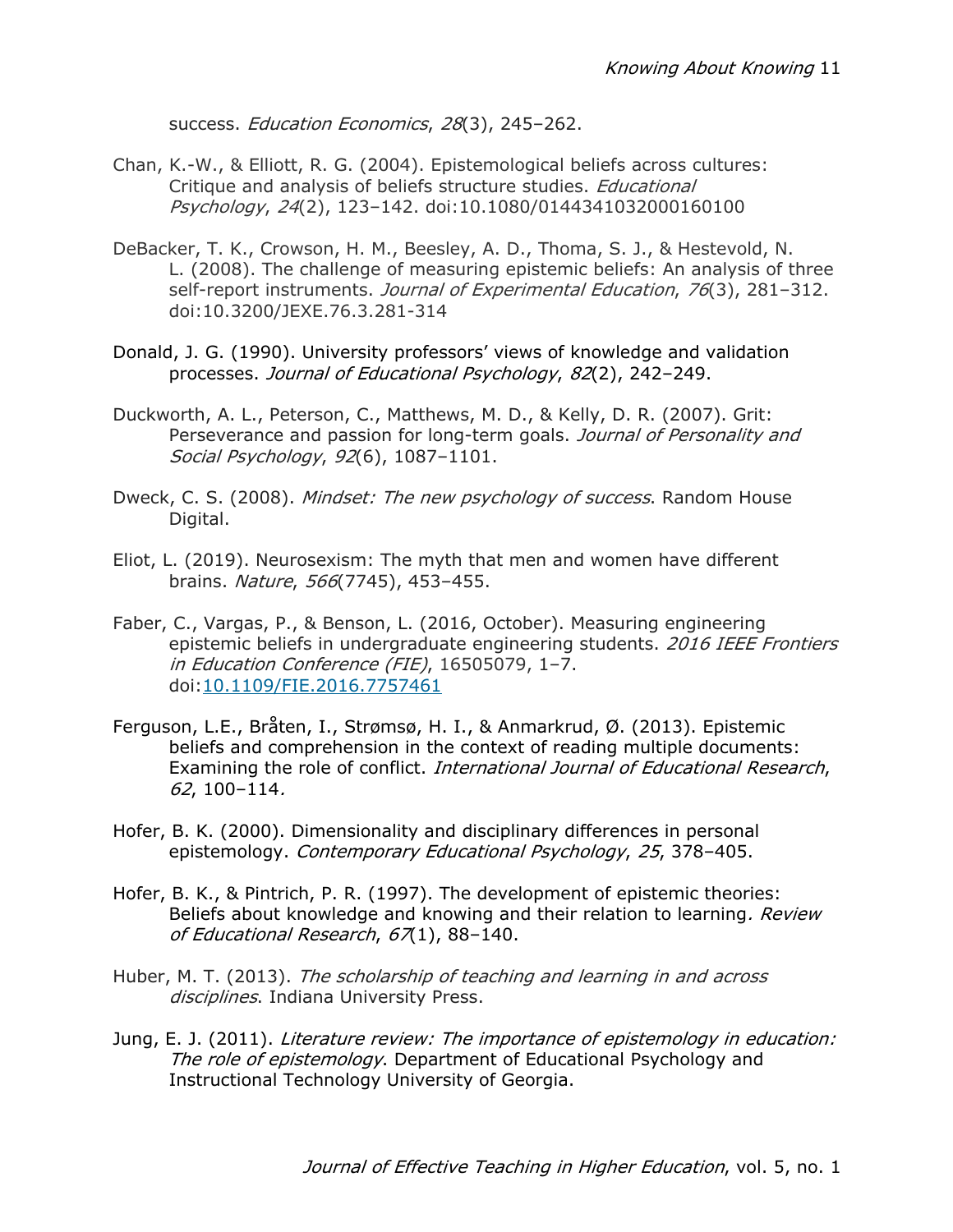https://citeseerx.ist.psu.edu/viewdoc/download?doi=10.1.1.518.8409&rep=r ep1&type=pdf.

- Karakolidis, A., Pitsia, V., & Emvalotis, A. (2019). The case of high motivation and low achievement in science: What is the role of students' epistemic beliefs? International Journal of Science Education, 41(11), 1457-1474.
- Kautz, T., Heckman, J. J., Diris, R., ter Weel, B., & Borghans, L. (2014). Fostering and measuring skills: Improving cognitive and non-cognitive skills to promote lifetime success. OECD Education Working Papers, No. 110, OECD Publishing, Paris. https://doi.org/10.1787/5jxsr7vr78f7-en
- Khine, M. S., Fraser, B. J., & Afari, E. (2020). Structural relationships between learning environments and students' non-cognitive outcomes: Secondary analysis of PISA data. Learning Environments Research, 23, 395-412.
- Kienhues, D., Bromme, R., & Stahl, E. (2008). Changing epistemological beliefs: The unexpected impact of a short-term intervention. British Journal of Educational Psychology, 78(4), 545–565.
- King, P. M., & Kitchener, K. S. (1994). Developing reflective judgment: Understanding and promoting intellectual growth and critical thinking in adolescents and adults. Jossey-Bass.
- King, P. M., Wood, P. K., & Mines, R. A. (1990). Critical thinking among college and graduate students. The Review of Higher Education, 13, 167-186.
- Maddi, S. R., Matthews, M. D., Kelly, D. R., Villarreal, B. J., Gundersen, K. K., & Savino, S. C. (2017). The continuing role of hardiness and grit on performance and retention in West Point cadets. Military Psychology, 29(5), 355–358.
- Manarin, K., Adams, C., Fendler, R., Marsh, H., Pohl, E., Porath, S., & Thomas, A. (2021). Examining the focus of SoTL literature—teaching and learning? Teaching & Learning Inquiry, 9(1), 349-364.
- Muis, K.R., Bendixen, L.D., & Haerle, F. (2006). Domain-generality and domainspecificity in personal epistemology research: Philosophical and empirical reflections in the development of a theoretical framework. *Educational* Psychology Review, 18, 3–54.
- Muis, K. R., Trevors, G., Duffy, M., Ranellucci, J., & Foy, M. J. (2016). Testing the TIDE: Examining the nature of students' epistemic beliefs using a multiple methods approach. The Journal of Experimental Education, 84(2), 264-288.
- Park, J., & Lee, L. (2004). Analysing cognitive or non-cognitive factors involved in the process of physics problem-solving in an everyday context. *International* Journal of Science Education, 26(13), 1577-1595.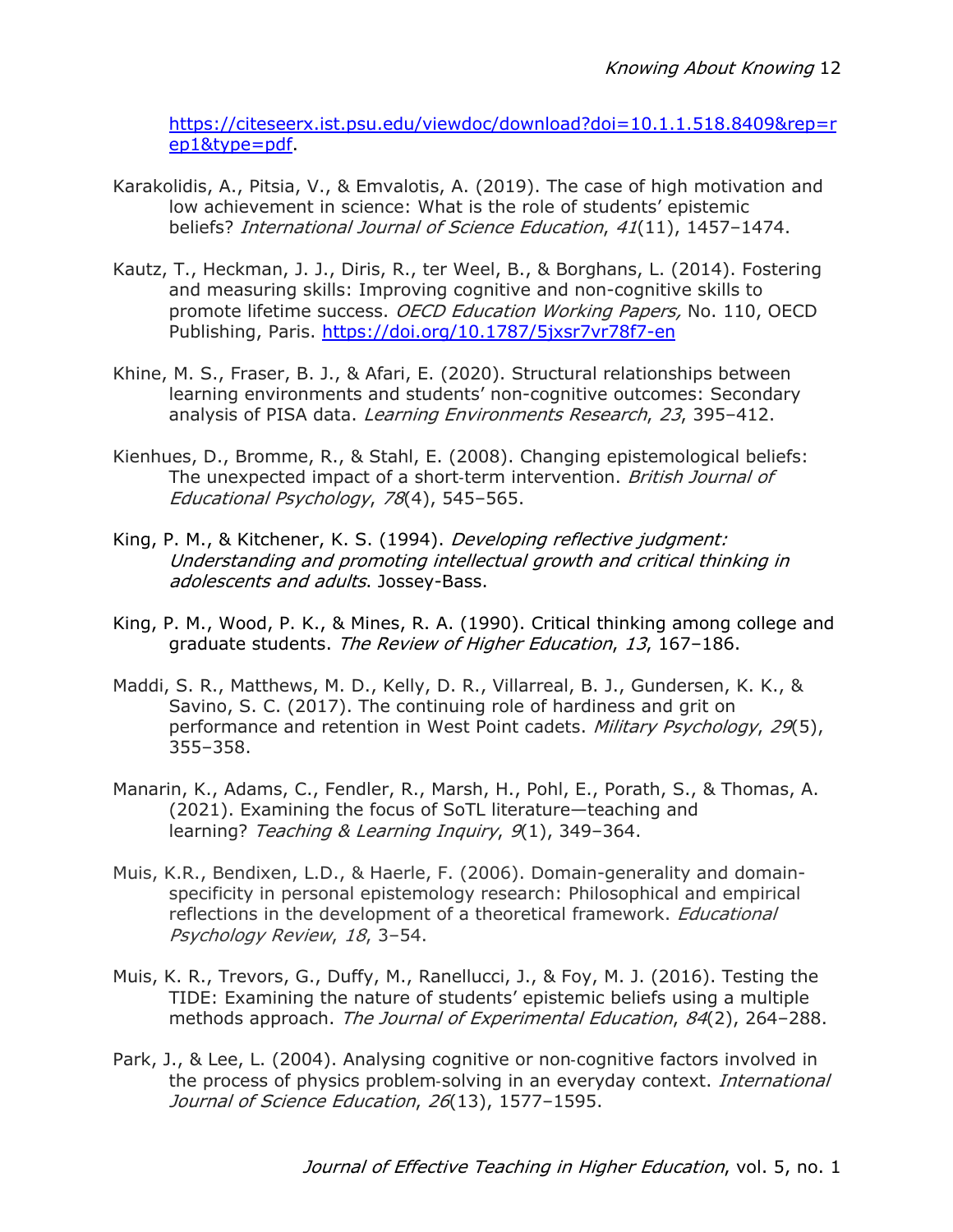- Paulsen, M. B., & Wells, C. T. (1998). Domain differences in the epistemological beliefs of college students. Research in Higher Education, 39(4), 365-384.
- Peden, B. F., & Wilson VanVoorhis, C. R. (2009). Developing habits of the mind, hand, and heart in psychology undergraduates. In R. Gurung & N. Chick (Eds.), Exploring signature pedagogies: Approaches to teaching disciplinary habits of mind (pp. 161-182). Stylus.
- Perry, W. G., Jr. (1970). Forms of intellectual and ethical development in the college years: A scheme. Jossey-Bass.
- Rosman, T., Mayer, A. K., Kerwer, M., & Krampen, G. (2017). The differential development of epistemic beliefs in psychology and computer science students: A four-wave longitudinal study. Learning and Instruction, 49, 166– 177.
- Schommer-Aikins, M., Duell, O. K., & Hutter, R. (2005). Epistemic beliefs, mathematical problem-solving beliefs, and academic performance of medical school students. The Elementary School Journal, 105(3), 289-304.
- Schommer, M. (1990). Effects of beliefs about the nature of knowledge on comprehension. Journal of Educational Psychology, 82(3), 498–504.
- Schommer, M. (1992, October 14-17). Predictors of epistemic beliefs: Comparing adults with only a secondary education to adults with post-secondary education [Conference presentation]. Fourteenth Annual Meeting of the Mid-Western American Educational Research Association, Chicago, IL, United States.
- Schommer, M. (1993). Comparisons of beliefs about the nature of knowledge and learning among postsecondary students. Research in Higher Education, 34(3), 355–370.
- Schraw, G. (2001). Current themes and future directions in epistemological research: A commentary. Educational Psychology Review, 13, 451-465.
- Schraw, G., Bendixen, L. D., & Dunkle, M. E. (2002). Development and validation of the Epistemic Belief Inventory (EBI). In B. K. Hofer & P. R. Pintrich (Eds.), Personal epistemology: The psychology of beliefs about knowledge and knowing (pp. 261–275). Lawrence Erlbaum Associates.
- She, H. C., Lin, H. S., & Huang, L. Y. (2019). Reflections on and implications of the Programme for International Student Assessment 2015 (PISA 2015) performance of students in Taiwan: The role of epistemic beliefs about science in scientific literacy. Journal of Research in Science Teaching, 56(10), 1309–1340.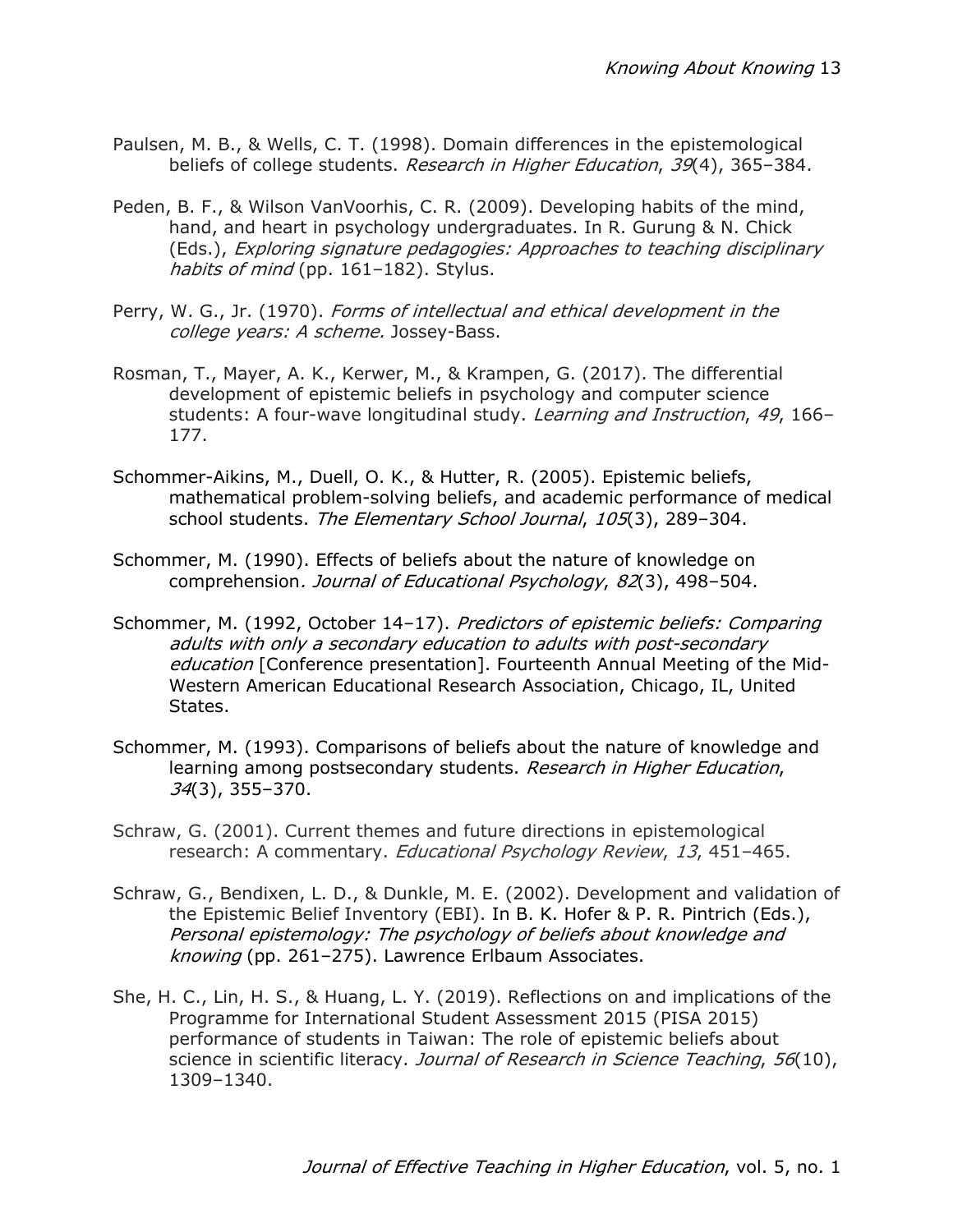- Stankov, L., & Lee, J. (2014). Quest for the best non-cognitive predictor of academic achievement. Educational Psychology, 34(1), 1–8.
- Wang, M.-T., Degol, J., & Ye, F. (2015). Math achievement is important, but task values are critical, too: Examining the intellectual and motivational factors leading to gender disparities in STEM careers. Frontiers in Psychology, 6, 36, doi:10.3389/fpsyg.2015.00036
- Wiley, J., Griffin, T. D., Steffens, B., & Britt, M. A. (2020). Epistemic beliefs about the value of integrating information across multiple documents in history. Learning and Instruction, 65, 101266. https://doi.org/10.1016/j.learninstruc.2019.101266
- Willits, F. K., Theodori, G. L., & Luloff, A. E. (2016). Another look at Likert scales. Journal of Rural Social Sciences, 31(3), 126-139.
- Wood, P. K., & Kardash, C. A. (2002). Critical elements in the design and analysis of studies of epistemology. In B. K. Hofer & P. R. Pintrich (Eds.), *Personal* epistemology: The psychology of beliefs about knowledge and knowing (pp. 231–260). Lawrence Erlbaum Associates.
- Yeager, D. S., Hanselman, P., Walton, G. M., Murray, J. S., Crosnoe, R., Muller, C., Tipton, E., Schneider, B., Hulleman, C. S., Hinojosa, C. P., Paunesku, D., & Dweck, C. S. (2019). A national experiment reveals where a growth mindset improves achievement. Nature, 573(7774), 364-369.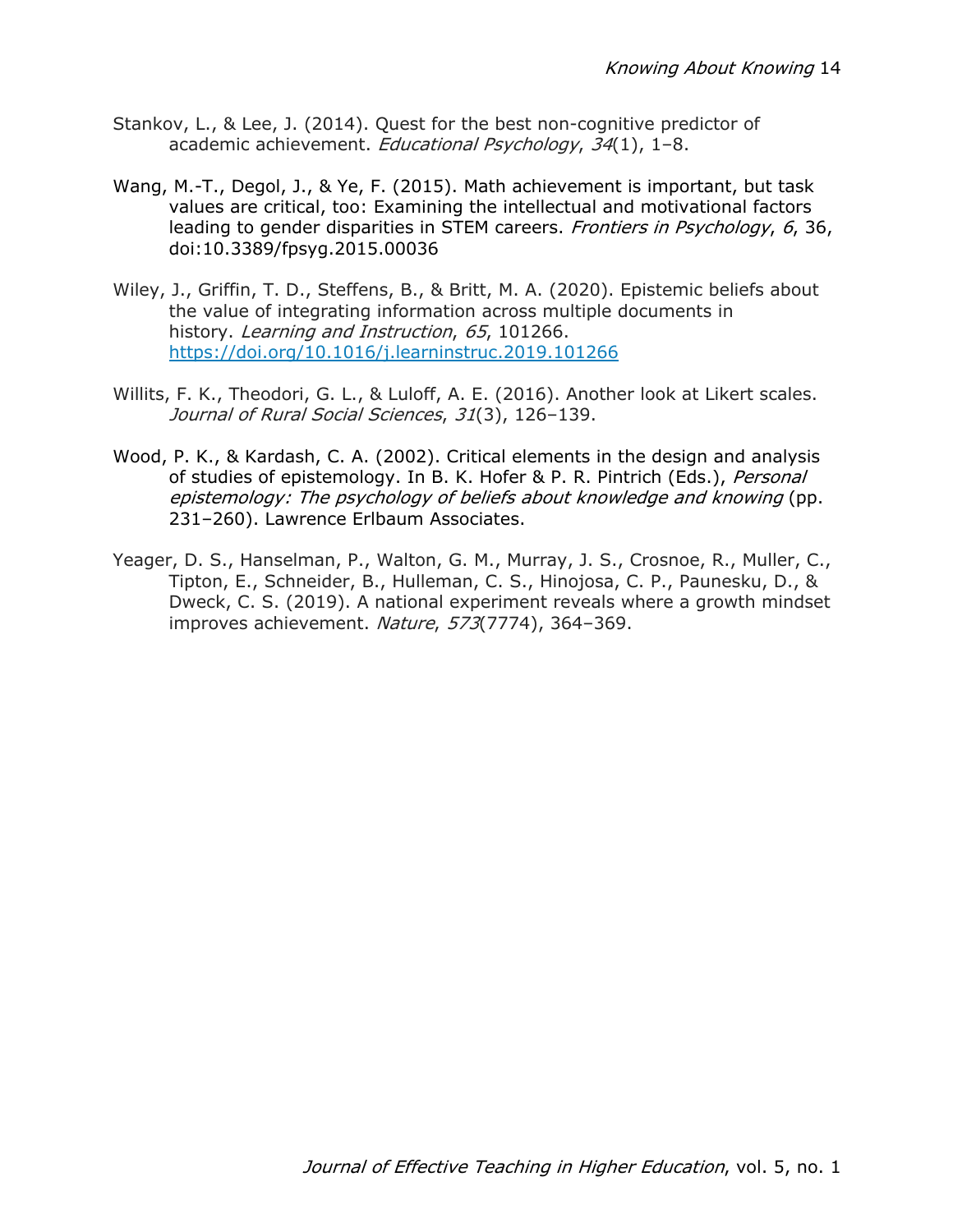# Appendix A

## List of Identified Items Under the Corresponding Extracted Dimensions with Factor Loadings for Each Item That Resulted from the Final Principal Component Analysis

| Variables & Items                                                                                                         |     | Factor loadings |    |  |
|---------------------------------------------------------------------------------------------------------------------------|-----|-----------------|----|--|
|                                                                                                                           |     | <b>KST</b>      | SS |  |
| $Q_{25}$ . I try my best to combine information across chapters or<br>even across classes.                                | .81 |                 |    |  |
| Q <sub>20</sub> . Today's facts may be tomorrow's fiction.                                                                | .65 |                 |    |  |
| $Q_{10}$ . You should evaluate the accuracy of information in<br>textbooks if you are familiar with the topic.            | .47 |                 |    |  |
| Knowledge construction & modification Eigenvalue = $2.50$                                                                 |     |                 |    |  |
| $Q_{21}$ . I really appreciate instructors who organize their lectures<br>carefully and then stick to their plan.         |     | .76             |    |  |
| $Q_{30}$ . It is annoying to listen to lecturers who cannot seem to<br>make their mind up as to what they really believe. |     | .73             |    |  |
| $Q_{13}$ . If professors would stick more to the facts and do less<br>theorizing, one could get more out of college.      |     | .65             |    |  |
| $Q_{26}$ . I don't like movies that don't have a clear-cut ending.                                                        |     | .57             |    |  |
| Knowledge structure Eigenvalue = 1.80                                                                                     |     |                 |    |  |
| $Q_{19}$ . Successful students understand things quickly.                                                                 |     |                 | .8 |  |
| $Q_{29}$ . Understanding main ideas is easy for good students.                                                            |     |                 | .7 |  |
| $Q_{35}$ . The really smart students don't have to work hard to do<br>well in school.                                     |     |                 | .6 |  |
| $Q_{14}$ . Being a good student generally involves memorizing a lot<br>of facts.                                          |     |                 |    |  |
| Successful students Eigenvalue = 1.60                                                                                     |     |                 |    |  |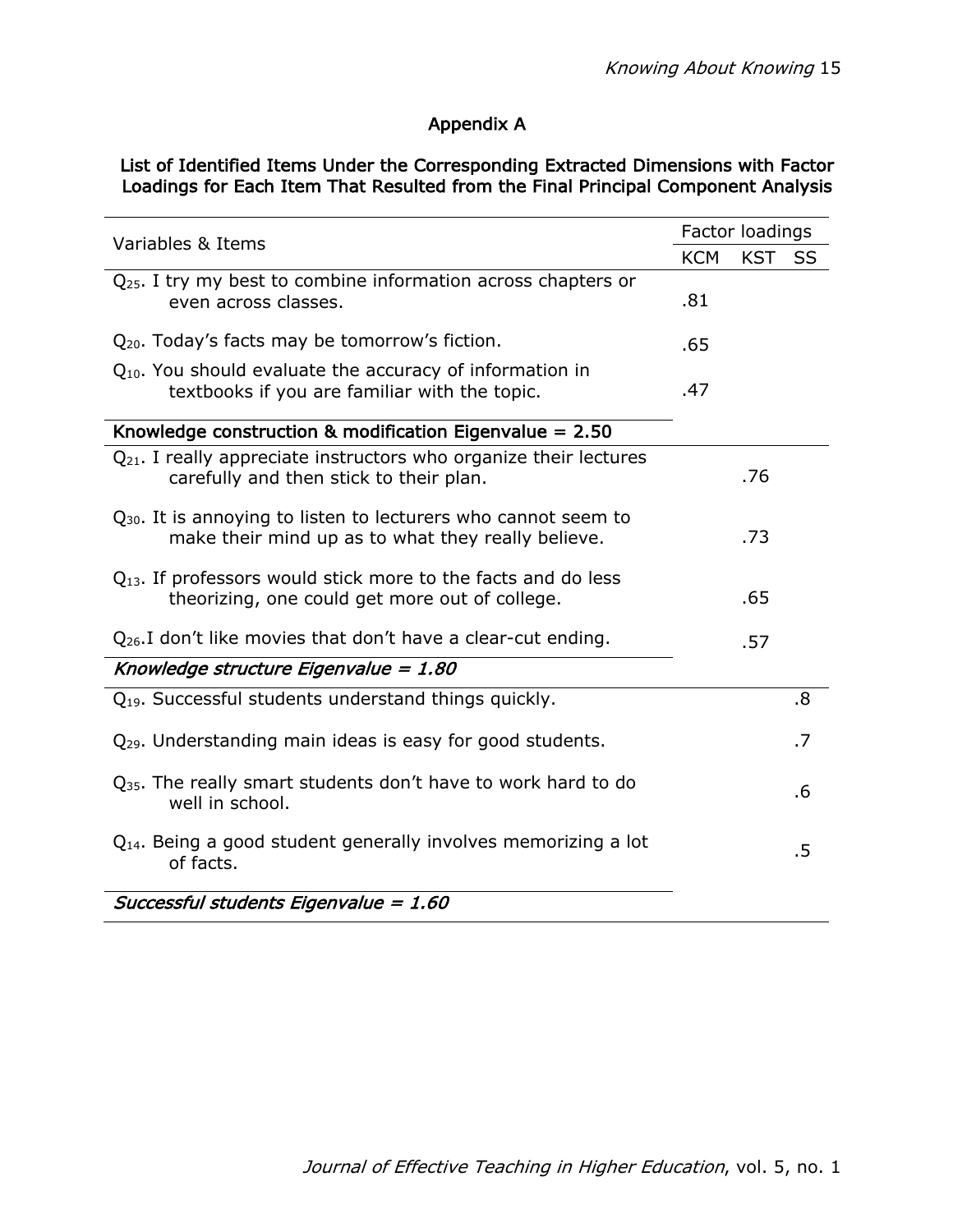# Appendix B

| Epistemic<br><b>Belief</b><br>(Latent<br>Factor) | Item<br>#      | Item                                                                                                                          |
|--------------------------------------------------|----------------|-------------------------------------------------------------------------------------------------------------------------------|
| Speed of<br>Knowledge<br>Acquisition<br>(KSP)    | 3              | If something can be learned, it will be learned immediately.                                                                  |
|                                                  | $\overline{7}$ | Almost all the information you can understand form a<br>textbook you will get during the first reading.                       |
|                                                  | 11             | You will just get confused, if you try to integrate new ideas in<br>a textbook with knowledge you already have about a topic. |
|                                                  | 16             | Working on a difficult problem for an extended period of time<br>only pays off for really smart students.                     |
|                                                  | 18             | Usually, if you are ever going to understand something, it will<br>make sense to you the first time.                          |
|                                                  | 24             | If I can't understand something quickly, it usually means I<br>will never understand it.                                      |
|                                                  | 34             | Most words have one clear meaning.                                                                                            |
|                                                  | 38             | The information we learn in school is certain and unchanging.                                                                 |
| Structure of<br>Knowledge<br>(KST)               | 4              | I like information to be presented in a straightforward<br>fashion; I don't like having to read between the lines.            |
|                                                  | 5              | It is difficult to learn from textbook unless you start at the<br>beginning and master one section at a time.                 |
|                                                  | 12             | When I study, I look for specific facts.                                                                                      |
|                                                  | 13             | If professors would stick more to the facts and do less<br>theorizing, one could get more out of college.                     |
|                                                  | 21             | I really appreciate instructors who organize their lectures<br>carefully and then stick to their plan.                        |
|                                                  | 26             | I don't like movies that don't have a clear-cut ending.                                                                       |
|                                                  | 28             | It's waste of time to work on problems that have no<br>possibility of coming out with a clear-cut answer.                     |
|                                                  | 30             | It is annoying to listen to lecturers who cannot seem to make<br>their mind up as to what they really believe.                |
|                                                  | 31             | A good teacher's job is to keep students from wandering from<br>the right track.                                              |

#### Items From the Epistemic Belief Survey Listed Under the Intended Epistemic Belief **Category**